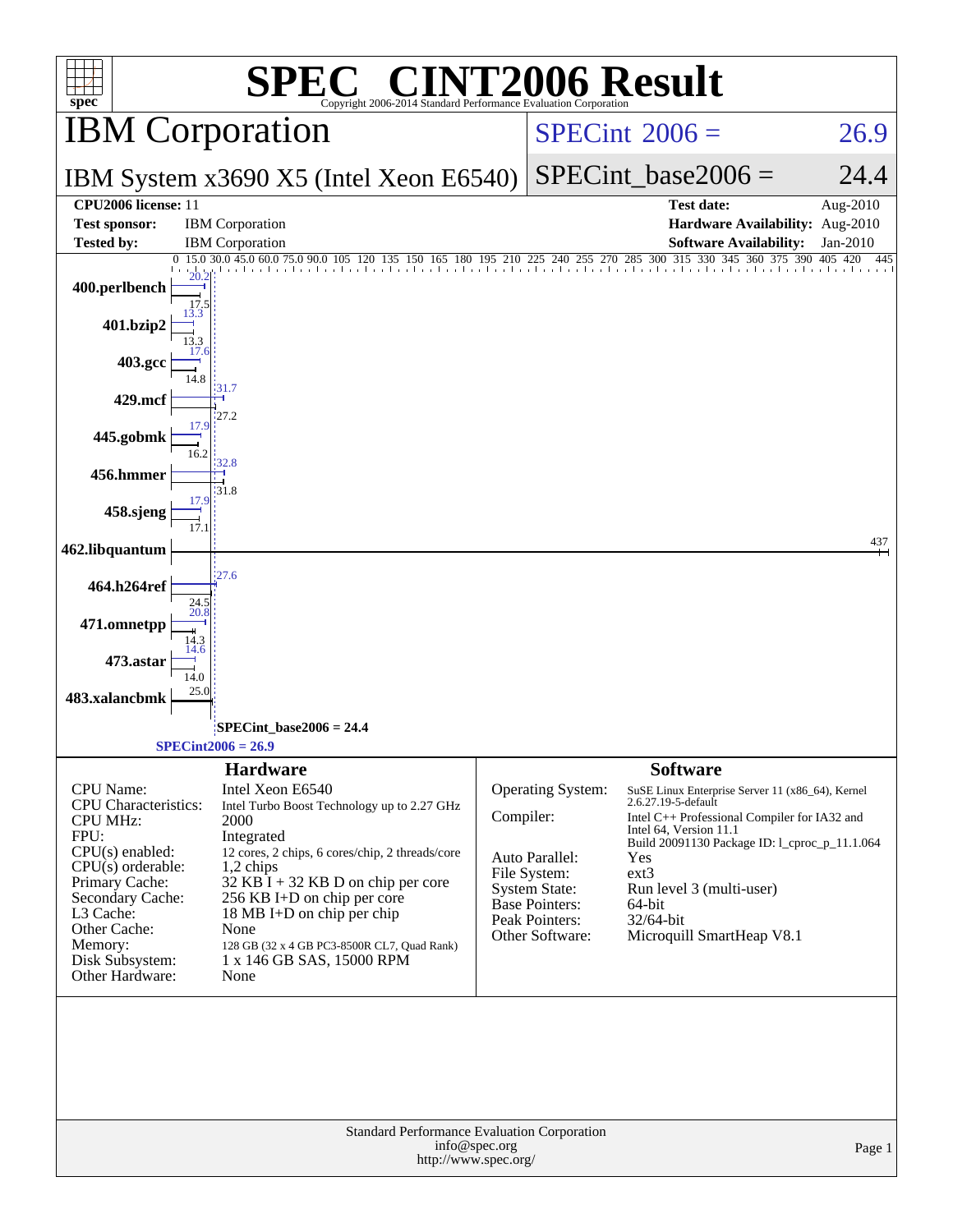

# **[SPEC CINT2006 Result](http://www.spec.org/auto/cpu2006/Docs/result-fields.html#SPECCINT2006Result)**

# IBM Corporation

# $SPECint2006 = 26.9$  $SPECint2006 = 26.9$

IBM System x3690 X5 (Intel Xeon E6540)

 $SPECTnt\_base2006 = 24.4$ 

**[CPU2006 license:](http://www.spec.org/auto/cpu2006/Docs/result-fields.html#CPU2006license)** 11 **[Test date:](http://www.spec.org/auto/cpu2006/Docs/result-fields.html#Testdate)** Aug-2010 **[Test sponsor:](http://www.spec.org/auto/cpu2006/Docs/result-fields.html#Testsponsor)** IBM Corporation **[Hardware Availability:](http://www.spec.org/auto/cpu2006/Docs/result-fields.html#HardwareAvailability)** Aug-2010 **[Tested by:](http://www.spec.org/auto/cpu2006/Docs/result-fields.html#Testedby)** IBM Corporation **[Software Availability:](http://www.spec.org/auto/cpu2006/Docs/result-fields.html#SoftwareAvailability)** Jan-2010

### **[Results Table](http://www.spec.org/auto/cpu2006/Docs/result-fields.html#ResultsTable)**

|                    |                                                                                                          |              | <b>Base</b>    |       |                |       |                |              | <b>Peak</b>    |              |                |              |
|--------------------|----------------------------------------------------------------------------------------------------------|--------------|----------------|-------|----------------|-------|----------------|--------------|----------------|--------------|----------------|--------------|
| <b>Benchmark</b>   | <b>Seconds</b>                                                                                           | <b>Ratio</b> | <b>Seconds</b> | Ratio | <b>Seconds</b> | Ratio | <b>Seconds</b> | <b>Ratio</b> | <b>Seconds</b> | <b>Ratio</b> | <b>Seconds</b> | <b>Ratio</b> |
| $ 400$ .perlbench  | 558                                                                                                      | 17.5         | 556            | 17.6  | 566            | 17.3  | 484            | 20.2         | 482            | 20.3         | 488            | 20.0         |
| 401.bzip2          | 726                                                                                                      | 13.3         | 726            | 13.3  | 726            | 13.3  | 725            | 13.3         | 726            | 13.3         | 725            | 13.3         |
| $403.\mathrm{gcc}$ | 544                                                                                                      | 14.8         | 545            | 14.8  | 550            | 14.6  | <u>456</u>     | 17.6         | 460            | 17.5         | 456            | 17.7         |
| $429$ mcf          | 337                                                                                                      | 27.1         | 336            | 27.2  | 334            | 27.3  | 288            | 31.6         | 288            | 31.7         | 286            | 31.9         |
| $445$ .gobmk       | 644                                                                                                      | 16.3         | 646            | 16.2  | 648            | 16.2  | 585            | 17.9         | 585            | 17.9         | 591            | 17.8         |
| 456.hmmer          | 296                                                                                                      | 31.5         | 293            | 31.8  | 292            | 31.9  | 284            | 32.8         | 284            | 32.9         | 288            | 32.3         |
| $458$ .sjeng       | 706                                                                                                      | 17.1         | 707            | 17.1  | 706            | 17.1  | 678            | 17.9         | 677            | 17.9         | 678            | 17.9         |
| 462.libquantum     | 47.4                                                                                                     | 437          | 47.5           | 437   | 46.8           | 442   | 47.4           | 437          | 47.5           | 437          | 46.8           | 442          |
| 464.h264ref        | 903                                                                                                      | 24.5         | 904            | 24.5  | 903            | 24.5  | 802            | 27.6         | 803            | 27.6         | 806            | 27.5         |
| 471.omnetpp        | 437                                                                                                      | 14.3         | 482            | 13.0  | 435            | 14.4  | 301            | 20.8         | 301            | 20.8         | 305            | 20.5         |
| $473.$ astar       | 502                                                                                                      | 14.0         | 502            | 14.0  | 504            | 13.9  | 480            | <b>14.6</b>  | 479            | 14.6         | 481            | 14.6         |
| 483.xalancbmk      | 276                                                                                                      | 25.0         | 274            | 25.1  | 276            | 25.0  | 276            | 25.0         | 274            | 25.1         | 276            | 25.0         |
|                    | Results appear in the order in which they were run. Bold underlined text indicates a median measurement. |              |                |       |                |       |                |              |                |              |                |              |

### **[Operating System Notes](http://www.spec.org/auto/cpu2006/Docs/result-fields.html#OperatingSystemNotes)**

echo 1 > /proc/sys/vm/zone\_reclaim\_mode

### **[Platform Notes](http://www.spec.org/auto/cpu2006/Docs/result-fields.html#PlatformNotes)**

Turbo Boost set to Traditional

### **[General Notes](http://www.spec.org/auto/cpu2006/Docs/result-fields.html#GeneralNotes)**

 'ulimit -s unlimited' was used to set the stack size to unlimited prior to run Binaries were compiled on SLES 10 with Binutils 2.18.50.0.7.20080502 OMP\_NUM\_THREADS set to number of cores KMP\_AFFINITY set to granularity=fine,scatter

# **[Base Compiler Invocation](http://www.spec.org/auto/cpu2006/Docs/result-fields.html#BaseCompilerInvocation)**

[C benchmarks](http://www.spec.org/auto/cpu2006/Docs/result-fields.html#Cbenchmarks):  $\text{icc}$  -m64

[C++ benchmarks:](http://www.spec.org/auto/cpu2006/Docs/result-fields.html#CXXbenchmarks) [icpc -m64](http://www.spec.org/cpu2006/results/res2010q3/cpu2006-20100831-13129.flags.html#user_CXXbase_intel_icpc_64bit_fc66a5337ce925472a5c54ad6a0de310)

> Standard Performance Evaluation Corporation [info@spec.org](mailto:info@spec.org) <http://www.spec.org/>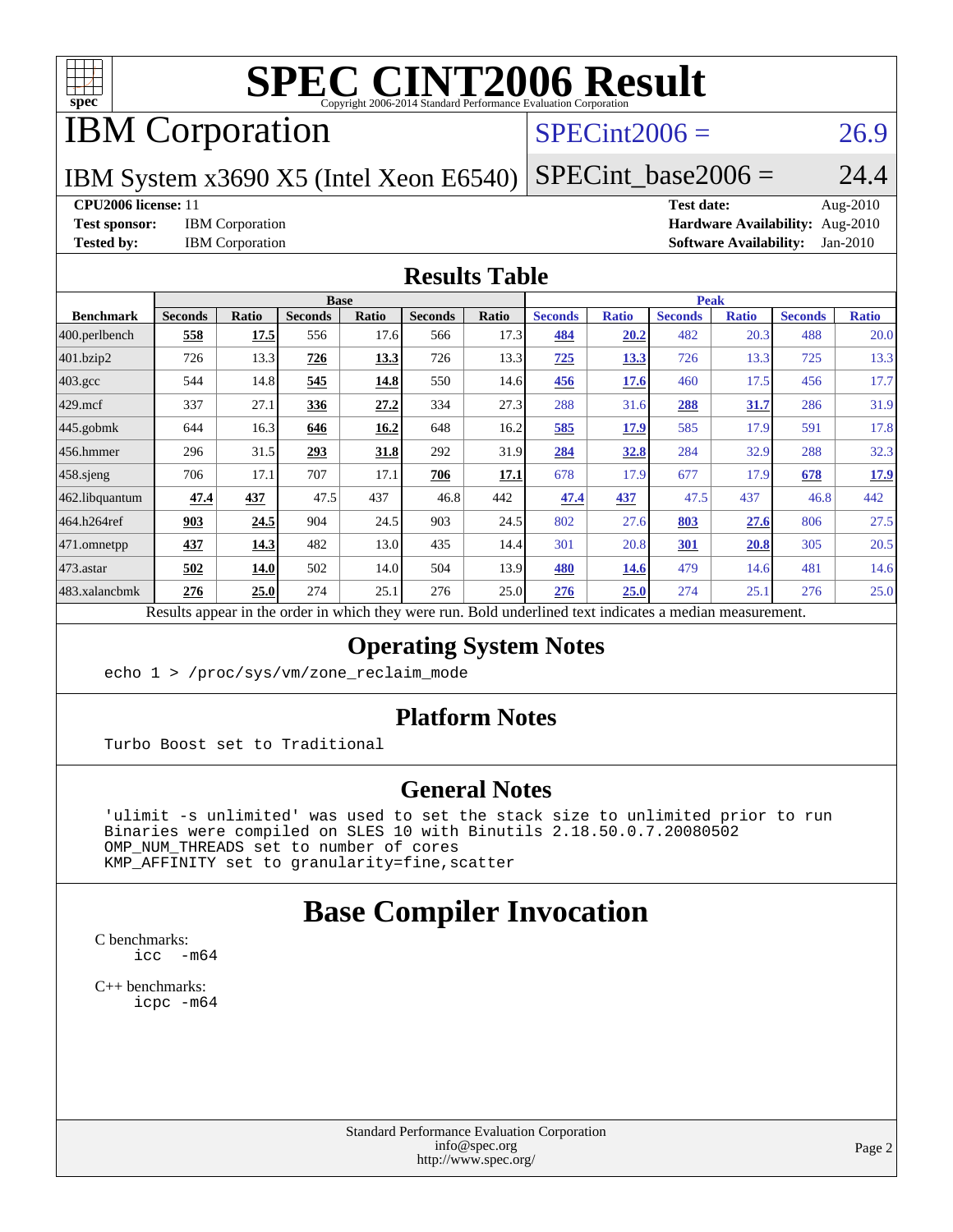

# **[SPEC CINT2006 Result](http://www.spec.org/auto/cpu2006/Docs/result-fields.html#SPECCINT2006Result)**

IBM Corporation

 $SPECint2006 = 26.9$  $SPECint2006 = 26.9$ 

IBM System x3690 X5 (Intel Xeon E6540) SPECint base2006 =  $24.4$ 

**[CPU2006 license:](http://www.spec.org/auto/cpu2006/Docs/result-fields.html#CPU2006license)** 11 **[Test date:](http://www.spec.org/auto/cpu2006/Docs/result-fields.html#Testdate)** Aug-2010 **[Test sponsor:](http://www.spec.org/auto/cpu2006/Docs/result-fields.html#Testsponsor)** IBM Corporation **[Hardware Availability:](http://www.spec.org/auto/cpu2006/Docs/result-fields.html#HardwareAvailability)** Aug-2010 **[Tested by:](http://www.spec.org/auto/cpu2006/Docs/result-fields.html#Testedby)** IBM Corporation **[Software Availability:](http://www.spec.org/auto/cpu2006/Docs/result-fields.html#SoftwareAvailability)** Jan-2010

## **[Base Portability Flags](http://www.spec.org/auto/cpu2006/Docs/result-fields.html#BasePortabilityFlags)**

 400.perlbench: [-DSPEC\\_CPU\\_LP64](http://www.spec.org/cpu2006/results/res2010q3/cpu2006-20100831-13129.flags.html#b400.perlbench_basePORTABILITY_DSPEC_CPU_LP64) [-DSPEC\\_CPU\\_LINUX\\_X64](http://www.spec.org/cpu2006/results/res2010q3/cpu2006-20100831-13129.flags.html#b400.perlbench_baseCPORTABILITY_DSPEC_CPU_LINUX_X64) 401.bzip2: [-DSPEC\\_CPU\\_LP64](http://www.spec.org/cpu2006/results/res2010q3/cpu2006-20100831-13129.flags.html#suite_basePORTABILITY401_bzip2_DSPEC_CPU_LP64) 403.gcc: [-DSPEC\\_CPU\\_LP64](http://www.spec.org/cpu2006/results/res2010q3/cpu2006-20100831-13129.flags.html#suite_basePORTABILITY403_gcc_DSPEC_CPU_LP64) 429.mcf: [-DSPEC\\_CPU\\_LP64](http://www.spec.org/cpu2006/results/res2010q3/cpu2006-20100831-13129.flags.html#suite_basePORTABILITY429_mcf_DSPEC_CPU_LP64) 445.gobmk: [-DSPEC\\_CPU\\_LP64](http://www.spec.org/cpu2006/results/res2010q3/cpu2006-20100831-13129.flags.html#suite_basePORTABILITY445_gobmk_DSPEC_CPU_LP64) 456.hmmer: [-DSPEC\\_CPU\\_LP64](http://www.spec.org/cpu2006/results/res2010q3/cpu2006-20100831-13129.flags.html#suite_basePORTABILITY456_hmmer_DSPEC_CPU_LP64) 458.sjeng: [-DSPEC\\_CPU\\_LP64](http://www.spec.org/cpu2006/results/res2010q3/cpu2006-20100831-13129.flags.html#suite_basePORTABILITY458_sjeng_DSPEC_CPU_LP64) 462.libquantum: [-DSPEC\\_CPU\\_LP64](http://www.spec.org/cpu2006/results/res2010q3/cpu2006-20100831-13129.flags.html#suite_basePORTABILITY462_libquantum_DSPEC_CPU_LP64) [-DSPEC\\_CPU\\_LINUX](http://www.spec.org/cpu2006/results/res2010q3/cpu2006-20100831-13129.flags.html#b462.libquantum_baseCPORTABILITY_DSPEC_CPU_LINUX) 464.h264ref: [-DSPEC\\_CPU\\_LP64](http://www.spec.org/cpu2006/results/res2010q3/cpu2006-20100831-13129.flags.html#suite_basePORTABILITY464_h264ref_DSPEC_CPU_LP64) 471.omnetpp: [-DSPEC\\_CPU\\_LP64](http://www.spec.org/cpu2006/results/res2010q3/cpu2006-20100831-13129.flags.html#suite_basePORTABILITY471_omnetpp_DSPEC_CPU_LP64) 473.astar: [-DSPEC\\_CPU\\_LP64](http://www.spec.org/cpu2006/results/res2010q3/cpu2006-20100831-13129.flags.html#suite_basePORTABILITY473_astar_DSPEC_CPU_LP64) 483.xalancbmk: [-DSPEC\\_CPU\\_LP64](http://www.spec.org/cpu2006/results/res2010q3/cpu2006-20100831-13129.flags.html#suite_basePORTABILITY483_xalancbmk_DSPEC_CPU_LP64) [-DSPEC\\_CPU\\_LINUX](http://www.spec.org/cpu2006/results/res2010q3/cpu2006-20100831-13129.flags.html#b483.xalancbmk_baseCXXPORTABILITY_DSPEC_CPU_LINUX)

## **[Base Optimization Flags](http://www.spec.org/auto/cpu2006/Docs/result-fields.html#BaseOptimizationFlags)**

[C benchmarks](http://www.spec.org/auto/cpu2006/Docs/result-fields.html#Cbenchmarks):

[-xSSE4.2](http://www.spec.org/cpu2006/results/res2010q3/cpu2006-20100831-13129.flags.html#user_CCbase_f-xSSE42_f91528193cf0b216347adb8b939d4107) [-ipo](http://www.spec.org/cpu2006/results/res2010q3/cpu2006-20100831-13129.flags.html#user_CCbase_f-ipo) [-O3](http://www.spec.org/cpu2006/results/res2010q3/cpu2006-20100831-13129.flags.html#user_CCbase_f-O3) [-no-prec-div](http://www.spec.org/cpu2006/results/res2010q3/cpu2006-20100831-13129.flags.html#user_CCbase_f-no-prec-div) [-static](http://www.spec.org/cpu2006/results/res2010q3/cpu2006-20100831-13129.flags.html#user_CCbase_f-static) [-parallel](http://www.spec.org/cpu2006/results/res2010q3/cpu2006-20100831-13129.flags.html#user_CCbase_f-parallel) [-opt-prefetch](http://www.spec.org/cpu2006/results/res2010q3/cpu2006-20100831-13129.flags.html#user_CCbase_f-opt-prefetch)

[C++ benchmarks:](http://www.spec.org/auto/cpu2006/Docs/result-fields.html#CXXbenchmarks)

```
-xSSE4.2 -ipo -O3 -no-prec-div -opt-prefetch -Wl,-z,muldefs
-L/home/cmplr/usr3/alrahate/cpu2006.1.1.ic11.1/libic11.1-64bit -lsmartheap64
```
### **[Base Other Flags](http://www.spec.org/auto/cpu2006/Docs/result-fields.html#BaseOtherFlags)**

[C benchmarks](http://www.spec.org/auto/cpu2006/Docs/result-fields.html#Cbenchmarks):

403.gcc: [-Dalloca=\\_alloca](http://www.spec.org/cpu2006/results/res2010q3/cpu2006-20100831-13129.flags.html#b403.gcc_baseEXTRA_CFLAGS_Dalloca_be3056838c12de2578596ca5467af7f3)

# **[Peak Compiler Invocation](http://www.spec.org/auto/cpu2006/Docs/result-fields.html#PeakCompilerInvocation)**

[C benchmarks \(except as noted below\)](http://www.spec.org/auto/cpu2006/Docs/result-fields.html#Cbenchmarksexceptasnotedbelow):

icc  $-m64$ 

400.perlbench: [icc -m32](http://www.spec.org/cpu2006/results/res2010q3/cpu2006-20100831-13129.flags.html#user_peakCCLD400_perlbench_intel_icc_32bit_a6a621f8d50482236b970c6ac5f55f93)

429.mcf: [icc -m32](http://www.spec.org/cpu2006/results/res2010q3/cpu2006-20100831-13129.flags.html#user_peakCCLD429_mcf_intel_icc_32bit_a6a621f8d50482236b970c6ac5f55f93)

445.gobmk: [icc -m32](http://www.spec.org/cpu2006/results/res2010q3/cpu2006-20100831-13129.flags.html#user_peakCCLD445_gobmk_intel_icc_32bit_a6a621f8d50482236b970c6ac5f55f93)

464.h264ref: [icc -m32](http://www.spec.org/cpu2006/results/res2010q3/cpu2006-20100831-13129.flags.html#user_peakCCLD464_h264ref_intel_icc_32bit_a6a621f8d50482236b970c6ac5f55f93)

[C++ benchmarks \(except as noted below\):](http://www.spec.org/auto/cpu2006/Docs/result-fields.html#CXXbenchmarksexceptasnotedbelow) [icpc -m64](http://www.spec.org/cpu2006/results/res2010q3/cpu2006-20100831-13129.flags.html#user_CXXpeak_intel_icpc_64bit_fc66a5337ce925472a5c54ad6a0de310)

Continued on next page

Standard Performance Evaluation Corporation [info@spec.org](mailto:info@spec.org) <http://www.spec.org/>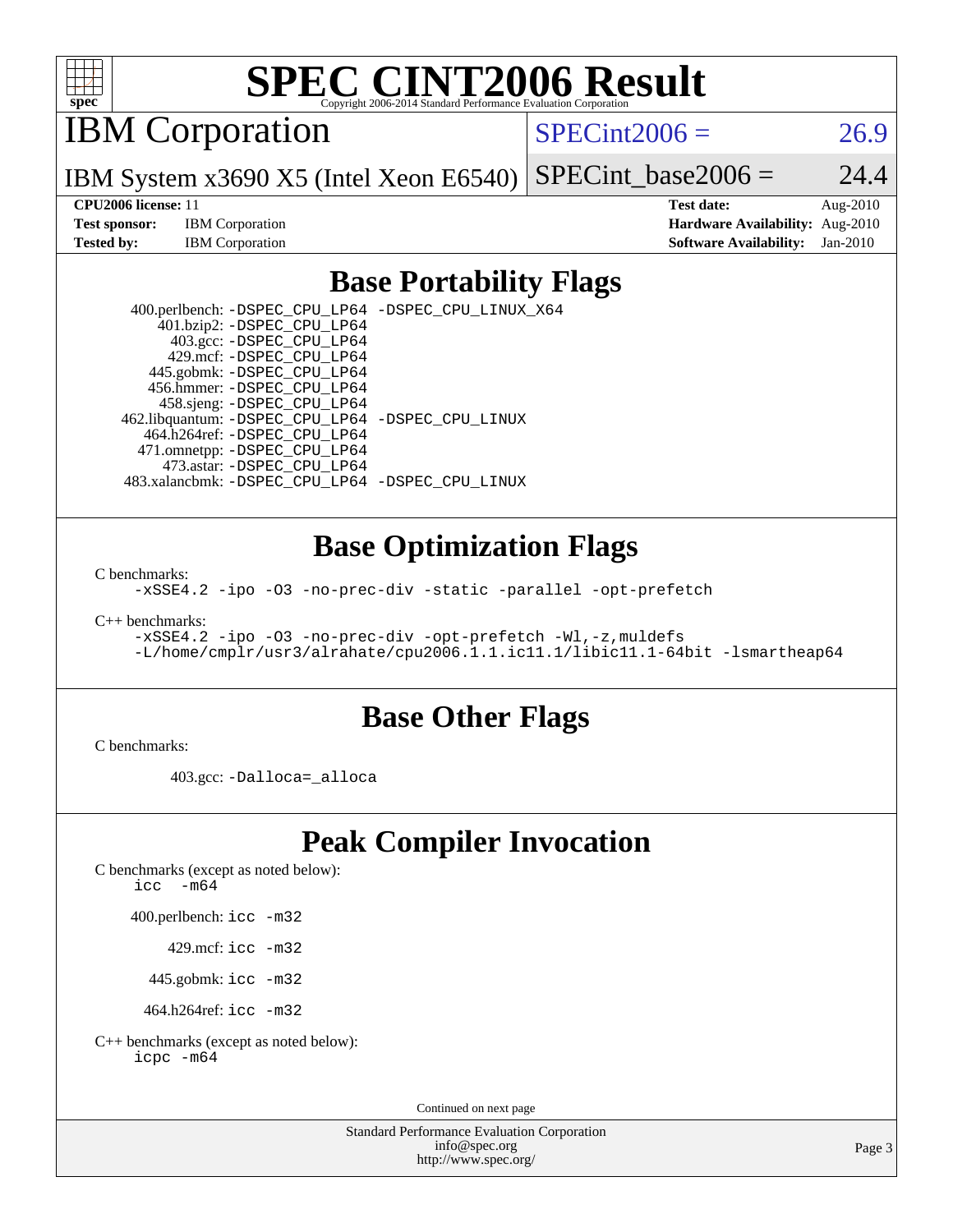

# **[SPEC CINT2006 Result](http://www.spec.org/auto/cpu2006/Docs/result-fields.html#SPECCINT2006Result)**

IBM Corporation

 $SPECint2006 = 26.9$  $SPECint2006 = 26.9$ 

IBM System x3690 X5 (Intel Xeon E6540)  $SPECint_base2006 = 24.4$  $SPECint_base2006 = 24.4$ 

**[CPU2006 license:](http://www.spec.org/auto/cpu2006/Docs/result-fields.html#CPU2006license)** 11 **[Test date:](http://www.spec.org/auto/cpu2006/Docs/result-fields.html#Testdate)** Aug-2010 **[Test sponsor:](http://www.spec.org/auto/cpu2006/Docs/result-fields.html#Testsponsor)** IBM Corporation **[Hardware Availability:](http://www.spec.org/auto/cpu2006/Docs/result-fields.html#HardwareAvailability)** Aug-2010 **[Tested by:](http://www.spec.org/auto/cpu2006/Docs/result-fields.html#Testedby)** IBM Corporation **[Software Availability:](http://www.spec.org/auto/cpu2006/Docs/result-fields.html#SoftwareAvailability)** Jan-2010

# **[Peak Compiler Invocation \(Continued\)](http://www.spec.org/auto/cpu2006/Docs/result-fields.html#PeakCompilerInvocation)**

471.omnetpp: [icpc -m32](http://www.spec.org/cpu2006/results/res2010q3/cpu2006-20100831-13129.flags.html#user_peakCXXLD471_omnetpp_intel_icpc_32bit_4e5a5ef1a53fd332b3c49e69c3330699)

## **[Peak Portability Flags](http://www.spec.org/auto/cpu2006/Docs/result-fields.html#PeakPortabilityFlags)**

 400.perlbench: [-DSPEC\\_CPU\\_LINUX\\_IA32](http://www.spec.org/cpu2006/results/res2010q3/cpu2006-20100831-13129.flags.html#b400.perlbench_peakCPORTABILITY_DSPEC_CPU_LINUX_IA32) 401.bzip2: [-DSPEC\\_CPU\\_LP64](http://www.spec.org/cpu2006/results/res2010q3/cpu2006-20100831-13129.flags.html#suite_peakPORTABILITY401_bzip2_DSPEC_CPU_LP64)

 403.gcc: [-DSPEC\\_CPU\\_LP64](http://www.spec.org/cpu2006/results/res2010q3/cpu2006-20100831-13129.flags.html#suite_peakPORTABILITY403_gcc_DSPEC_CPU_LP64) 456.hmmer: [-DSPEC\\_CPU\\_LP64](http://www.spec.org/cpu2006/results/res2010q3/cpu2006-20100831-13129.flags.html#suite_peakPORTABILITY456_hmmer_DSPEC_CPU_LP64) 458.sjeng: [-DSPEC\\_CPU\\_LP64](http://www.spec.org/cpu2006/results/res2010q3/cpu2006-20100831-13129.flags.html#suite_peakPORTABILITY458_sjeng_DSPEC_CPU_LP64) 462.libquantum: [-DSPEC\\_CPU\\_LP64](http://www.spec.org/cpu2006/results/res2010q3/cpu2006-20100831-13129.flags.html#suite_peakPORTABILITY462_libquantum_DSPEC_CPU_LP64) [-DSPEC\\_CPU\\_LINUX](http://www.spec.org/cpu2006/results/res2010q3/cpu2006-20100831-13129.flags.html#b462.libquantum_peakCPORTABILITY_DSPEC_CPU_LINUX) 473.astar: [-DSPEC\\_CPU\\_LP64](http://www.spec.org/cpu2006/results/res2010q3/cpu2006-20100831-13129.flags.html#suite_peakPORTABILITY473_astar_DSPEC_CPU_LP64) 483.xalancbmk: [-DSPEC\\_CPU\\_LP64](http://www.spec.org/cpu2006/results/res2010q3/cpu2006-20100831-13129.flags.html#suite_peakPORTABILITY483_xalancbmk_DSPEC_CPU_LP64) [-DSPEC\\_CPU\\_LINUX](http://www.spec.org/cpu2006/results/res2010q3/cpu2006-20100831-13129.flags.html#b483.xalancbmk_peakCXXPORTABILITY_DSPEC_CPU_LINUX)

# **[Peak Optimization Flags](http://www.spec.org/auto/cpu2006/Docs/result-fields.html#PeakOptimizationFlags)**

[C benchmarks](http://www.spec.org/auto/cpu2006/Docs/result-fields.html#Cbenchmarks):

 400.perlbench: [-xSSE4.2](http://www.spec.org/cpu2006/results/res2010q3/cpu2006-20100831-13129.flags.html#user_peakPASS2_CFLAGSPASS2_LDCFLAGS400_perlbench_f-xSSE42_f91528193cf0b216347adb8b939d4107)(pass 2) [-prof-gen](http://www.spec.org/cpu2006/results/res2010q3/cpu2006-20100831-13129.flags.html#user_peakPASS1_CFLAGSPASS1_LDCFLAGS400_perlbench_prof_gen_e43856698f6ca7b7e442dfd80e94a8fc)(pass 1) [-ipo](http://www.spec.org/cpu2006/results/res2010q3/cpu2006-20100831-13129.flags.html#user_peakPASS2_CFLAGSPASS2_LDCFLAGS400_perlbench_f-ipo)(pass 2) [-O3](http://www.spec.org/cpu2006/results/res2010q3/cpu2006-20100831-13129.flags.html#user_peakPASS2_CFLAGSPASS2_LDCFLAGS400_perlbench_f-O3)(pass 2) [-no-prec-div](http://www.spec.org/cpu2006/results/res2010q3/cpu2006-20100831-13129.flags.html#user_peakPASS2_CFLAGSPASS2_LDCFLAGS400_perlbench_f-no-prec-div)(pass 2) [-static](http://www.spec.org/cpu2006/results/res2010q3/cpu2006-20100831-13129.flags.html#user_peakPASS2_CFLAGSPASS2_LDCFLAGS400_perlbench_f-static)(pass 2) [-prof-use](http://www.spec.org/cpu2006/results/res2010q3/cpu2006-20100831-13129.flags.html#user_peakPASS2_CFLAGSPASS2_LDCFLAGS400_perlbench_prof_use_bccf7792157ff70d64e32fe3e1250b55)(pass 2) [-ansi-alias](http://www.spec.org/cpu2006/results/res2010q3/cpu2006-20100831-13129.flags.html#user_peakCOPTIMIZE400_perlbench_f-ansi-alias) [-opt-prefetch](http://www.spec.org/cpu2006/results/res2010q3/cpu2006-20100831-13129.flags.html#user_peakCOPTIMIZE400_perlbench_f-opt-prefetch) 401.bzip2: [-xSSE4.2](http://www.spec.org/cpu2006/results/res2010q3/cpu2006-20100831-13129.flags.html#user_peakPASS2_CFLAGSPASS2_LDCFLAGS401_bzip2_f-xSSE42_f91528193cf0b216347adb8b939d4107)(pass 2) [-prof-gen](http://www.spec.org/cpu2006/results/res2010q3/cpu2006-20100831-13129.flags.html#user_peakPASS1_CFLAGSPASS1_LDCFLAGS401_bzip2_prof_gen_e43856698f6ca7b7e442dfd80e94a8fc)(pass 1) [-ipo](http://www.spec.org/cpu2006/results/res2010q3/cpu2006-20100831-13129.flags.html#user_peakPASS2_CFLAGSPASS2_LDCFLAGS401_bzip2_f-ipo)(pass 2) [-O3](http://www.spec.org/cpu2006/results/res2010q3/cpu2006-20100831-13129.flags.html#user_peakPASS2_CFLAGSPASS2_LDCFLAGS401_bzip2_f-O3)(pass 2) [-no-prec-div](http://www.spec.org/cpu2006/results/res2010q3/cpu2006-20100831-13129.flags.html#user_peakCOPTIMIZEPASS2_CFLAGSPASS2_LDCFLAGS401_bzip2_f-no-prec-div) [-static](http://www.spec.org/cpu2006/results/res2010q3/cpu2006-20100831-13129.flags.html#user_peakPASS2_CFLAGSPASS2_LDCFLAGS401_bzip2_f-static)(pass 2) [-prof-use](http://www.spec.org/cpu2006/results/res2010q3/cpu2006-20100831-13129.flags.html#user_peakPASS2_CFLAGSPASS2_LDCFLAGS401_bzip2_prof_use_bccf7792157ff70d64e32fe3e1250b55)(pass 2) [-auto-ilp32](http://www.spec.org/cpu2006/results/res2010q3/cpu2006-20100831-13129.flags.html#user_peakCOPTIMIZE401_bzip2_f-auto-ilp32) [-opt-prefetch](http://www.spec.org/cpu2006/results/res2010q3/cpu2006-20100831-13129.flags.html#user_peakCOPTIMIZE401_bzip2_f-opt-prefetch) [-ansi-alias](http://www.spec.org/cpu2006/results/res2010q3/cpu2006-20100831-13129.flags.html#user_peakCOPTIMIZE401_bzip2_f-ansi-alias) 403.gcc: [-xSSE4.2](http://www.spec.org/cpu2006/results/res2010q3/cpu2006-20100831-13129.flags.html#user_peakCOPTIMIZE403_gcc_f-xSSE42_f91528193cf0b216347adb8b939d4107) [-ipo](http://www.spec.org/cpu2006/results/res2010q3/cpu2006-20100831-13129.flags.html#user_peakCOPTIMIZE403_gcc_f-ipo) [-O3](http://www.spec.org/cpu2006/results/res2010q3/cpu2006-20100831-13129.flags.html#user_peakCOPTIMIZE403_gcc_f-O3) [-no-prec-div](http://www.spec.org/cpu2006/results/res2010q3/cpu2006-20100831-13129.flags.html#user_peakCOPTIMIZE403_gcc_f-no-prec-div) [-static](http://www.spec.org/cpu2006/results/res2010q3/cpu2006-20100831-13129.flags.html#user_peakCOPTIMIZE403_gcc_f-static) [-inline-calloc](http://www.spec.org/cpu2006/results/res2010q3/cpu2006-20100831-13129.flags.html#user_peakCOPTIMIZE403_gcc_f-inline-calloc) [-opt-malloc-options=3](http://www.spec.org/cpu2006/results/res2010q3/cpu2006-20100831-13129.flags.html#user_peakCOPTIMIZE403_gcc_f-opt-malloc-options_13ab9b803cf986b4ee62f0a5998c2238) [-auto-ilp32](http://www.spec.org/cpu2006/results/res2010q3/cpu2006-20100831-13129.flags.html#user_peakCOPTIMIZE403_gcc_f-auto-ilp32) 429.mcf: [-xSSE4.2](http://www.spec.org/cpu2006/results/res2010q3/cpu2006-20100831-13129.flags.html#user_peakCOPTIMIZE429_mcf_f-xSSE42_f91528193cf0b216347adb8b939d4107) [-ipo](http://www.spec.org/cpu2006/results/res2010q3/cpu2006-20100831-13129.flags.html#user_peakCOPTIMIZE429_mcf_f-ipo) [-O3](http://www.spec.org/cpu2006/results/res2010q3/cpu2006-20100831-13129.flags.html#user_peakCOPTIMIZE429_mcf_f-O3) [-no-prec-div](http://www.spec.org/cpu2006/results/res2010q3/cpu2006-20100831-13129.flags.html#user_peakCOPTIMIZE429_mcf_f-no-prec-div) [-static](http://www.spec.org/cpu2006/results/res2010q3/cpu2006-20100831-13129.flags.html#user_peakCOPTIMIZE429_mcf_f-static) [-opt-prefetch](http://www.spec.org/cpu2006/results/res2010q3/cpu2006-20100831-13129.flags.html#user_peakCOPTIMIZE429_mcf_f-opt-prefetch) 445.gobmk: [-xSSE4.2](http://www.spec.org/cpu2006/results/res2010q3/cpu2006-20100831-13129.flags.html#user_peakPASS2_CFLAGSPASS2_LDCFLAGS445_gobmk_f-xSSE42_f91528193cf0b216347adb8b939d4107)(pass 2) [-prof-gen](http://www.spec.org/cpu2006/results/res2010q3/cpu2006-20100831-13129.flags.html#user_peakPASS1_CFLAGSPASS1_LDCFLAGS445_gobmk_prof_gen_e43856698f6ca7b7e442dfd80e94a8fc)(pass 1) [-prof-use](http://www.spec.org/cpu2006/results/res2010q3/cpu2006-20100831-13129.flags.html#user_peakPASS2_CFLAGSPASS2_LDCFLAGS445_gobmk_prof_use_bccf7792157ff70d64e32fe3e1250b55)(pass 2) [-O2](http://www.spec.org/cpu2006/results/res2010q3/cpu2006-20100831-13129.flags.html#user_peakCOPTIMIZE445_gobmk_f-O2) [-ipo](http://www.spec.org/cpu2006/results/res2010q3/cpu2006-20100831-13129.flags.html#user_peakCOPTIMIZE445_gobmk_f-ipo) [-no-prec-div](http://www.spec.org/cpu2006/results/res2010q3/cpu2006-20100831-13129.flags.html#user_peakCOPTIMIZE445_gobmk_f-no-prec-div) [-ansi-alias](http://www.spec.org/cpu2006/results/res2010q3/cpu2006-20100831-13129.flags.html#user_peakCOPTIMIZE445_gobmk_f-ansi-alias) 456.hmmer: [-xSSE4.2](http://www.spec.org/cpu2006/results/res2010q3/cpu2006-20100831-13129.flags.html#user_peakCOPTIMIZE456_hmmer_f-xSSE42_f91528193cf0b216347adb8b939d4107) [-ipo](http://www.spec.org/cpu2006/results/res2010q3/cpu2006-20100831-13129.flags.html#user_peakCOPTIMIZE456_hmmer_f-ipo) [-O3](http://www.spec.org/cpu2006/results/res2010q3/cpu2006-20100831-13129.flags.html#user_peakCOPTIMIZE456_hmmer_f-O3) [-no-prec-div](http://www.spec.org/cpu2006/results/res2010q3/cpu2006-20100831-13129.flags.html#user_peakCOPTIMIZE456_hmmer_f-no-prec-div) [-static](http://www.spec.org/cpu2006/results/res2010q3/cpu2006-20100831-13129.flags.html#user_peakCOPTIMIZE456_hmmer_f-static) [-unroll2](http://www.spec.org/cpu2006/results/res2010q3/cpu2006-20100831-13129.flags.html#user_peakCOPTIMIZE456_hmmer_f-unroll_784dae83bebfb236979b41d2422d7ec2) [-ansi-alias](http://www.spec.org/cpu2006/results/res2010q3/cpu2006-20100831-13129.flags.html#user_peakCOPTIMIZE456_hmmer_f-ansi-alias) [-auto-ilp32](http://www.spec.org/cpu2006/results/res2010q3/cpu2006-20100831-13129.flags.html#user_peakCOPTIMIZE456_hmmer_f-auto-ilp32) 458.sjeng: [-xSSE4.2](http://www.spec.org/cpu2006/results/res2010q3/cpu2006-20100831-13129.flags.html#user_peakPASS2_CFLAGSPASS2_LDCFLAGS458_sjeng_f-xSSE42_f91528193cf0b216347adb8b939d4107)(pass 2) [-prof-gen](http://www.spec.org/cpu2006/results/res2010q3/cpu2006-20100831-13129.flags.html#user_peakPASS1_CFLAGSPASS1_LDCFLAGS458_sjeng_prof_gen_e43856698f6ca7b7e442dfd80e94a8fc)(pass 1) [-ipo](http://www.spec.org/cpu2006/results/res2010q3/cpu2006-20100831-13129.flags.html#user_peakPASS2_CFLAGSPASS2_LDCFLAGS458_sjeng_f-ipo)(pass 2) [-O3](http://www.spec.org/cpu2006/results/res2010q3/cpu2006-20100831-13129.flags.html#user_peakPASS2_CFLAGSPASS2_LDCFLAGS458_sjeng_f-O3)(pass 2) [-no-prec-div](http://www.spec.org/cpu2006/results/res2010q3/cpu2006-20100831-13129.flags.html#user_peakPASS2_CFLAGSPASS2_LDCFLAGS458_sjeng_f-no-prec-div)(pass 2) [-static](http://www.spec.org/cpu2006/results/res2010q3/cpu2006-20100831-13129.flags.html#user_peakPASS2_CFLAGSPASS2_LDCFLAGS458_sjeng_f-static)(pass 2) [-prof-use](http://www.spec.org/cpu2006/results/res2010q3/cpu2006-20100831-13129.flags.html#user_peakPASS2_CFLAGSPASS2_LDCFLAGS458_sjeng_prof_use_bccf7792157ff70d64e32fe3e1250b55)(pass 2) [-unroll4](http://www.spec.org/cpu2006/results/res2010q3/cpu2006-20100831-13129.flags.html#user_peakCOPTIMIZE458_sjeng_f-unroll_4e5e4ed65b7fd20bdcd365bec371b81f) 462.libquantum: basepeak = yes 464.h264ref: [-xSSE4.2](http://www.spec.org/cpu2006/results/res2010q3/cpu2006-20100831-13129.flags.html#user_peakPASS2_CFLAGSPASS2_LDCFLAGS464_h264ref_f-xSSE42_f91528193cf0b216347adb8b939d4107)(pass 2) [-prof-gen](http://www.spec.org/cpu2006/results/res2010q3/cpu2006-20100831-13129.flags.html#user_peakPASS1_CFLAGSPASS1_LDCFLAGS464_h264ref_prof_gen_e43856698f6ca7b7e442dfd80e94a8fc)(pass 1) [-ipo](http://www.spec.org/cpu2006/results/res2010q3/cpu2006-20100831-13129.flags.html#user_peakPASS2_CFLAGSPASS2_LDCFLAGS464_h264ref_f-ipo)(pass 2) [-O3](http://www.spec.org/cpu2006/results/res2010q3/cpu2006-20100831-13129.flags.html#user_peakPASS2_CFLAGSPASS2_LDCFLAGS464_h264ref_f-O3)(pass 2) [-no-prec-div](http://www.spec.org/cpu2006/results/res2010q3/cpu2006-20100831-13129.flags.html#user_peakPASS2_CFLAGSPASS2_LDCFLAGS464_h264ref_f-no-prec-div)(pass 2) [-static](http://www.spec.org/cpu2006/results/res2010q3/cpu2006-20100831-13129.flags.html#user_peakPASS2_CFLAGSPASS2_LDCFLAGS464_h264ref_f-static)(pass 2) [-prof-use](http://www.spec.org/cpu2006/results/res2010q3/cpu2006-20100831-13129.flags.html#user_peakPASS2_CFLAGSPASS2_LDCFLAGS464_h264ref_prof_use_bccf7792157ff70d64e32fe3e1250b55)(pass 2) [-unroll2](http://www.spec.org/cpu2006/results/res2010q3/cpu2006-20100831-13129.flags.html#user_peakCOPTIMIZE464_h264ref_f-unroll_784dae83bebfb236979b41d2422d7ec2) [-ansi-alias](http://www.spec.org/cpu2006/results/res2010q3/cpu2006-20100831-13129.flags.html#user_peakCOPTIMIZE464_h264ref_f-ansi-alias)

Continued on next page

Standard Performance Evaluation Corporation [info@spec.org](mailto:info@spec.org) <http://www.spec.org/>